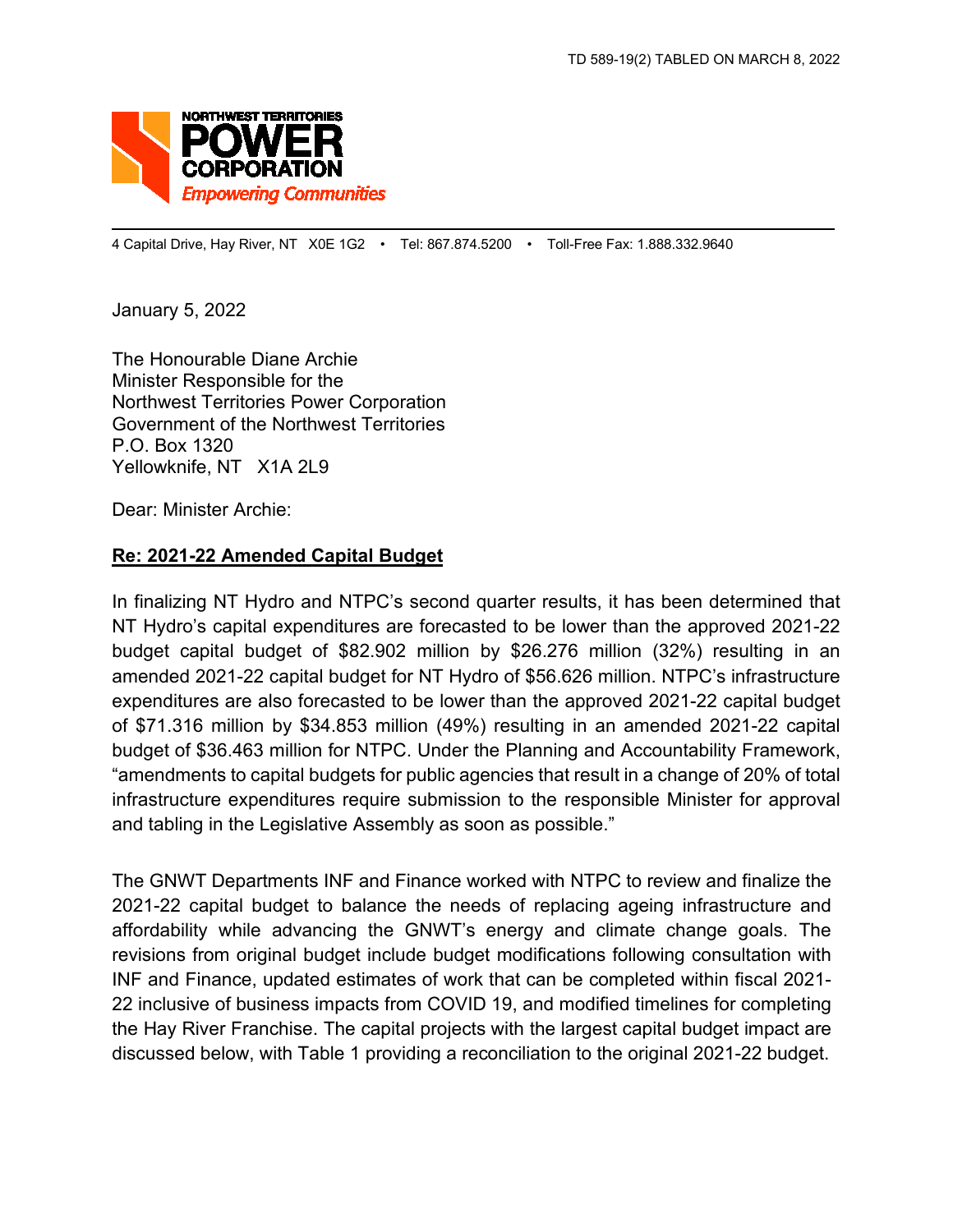# **NT Hydro:**

NT Hydro's capital expenditures are forecasting lower than the 2021-22 approved capital budget due to NTPC's expenditures Q2 forecasting. The impact of this decrease is partially offset by the increase in capital expenditure in NT Energy (NTEC(03)). This increase is due to the transfer of the access road to the Inuvik High Wind project from the GNWT Department of Infrastructure (INF) to NT Energy.

## **NTPC:**

## **Projects that Require Additional Scoping**

- \$1 Million Reduction Taltson L150 Anchor Upgrade Project was deferred to allow for further scoping of the project and the opportunity to investigate possible thirdparty funding.
- \$1.2 Million Reduction Bluefish Life Extension Project has been downsized to a pre-feasibility study in 2021-22 which will be used to inform the scope of future projects to refurbish Bluefish hydro and for third party funding applications.
- \$0.8 Million Reduction Snare Road Upgrade Project has been deferred while further scoping occurs. In the short-term preventative road maintenance will be completed to mitigate asset risk.
- \$1.4 Million Reduction Snare Falls Substation Rebuild Project required deferral to reassess project scope, with one transformer being purchased to mitigate the risk of the project being deferred.

## **COVID-19 Delays**

• \$2.7 Million Reduction – Sachs Harbour New Power Plant Project was deferred to 2022-23 because of COVID-19 isolation requirements impacting work schedule for contractors travelling to the community.

## **Community Consultation**

• \$2.143 Million Reduction – Deline Berm Reinstatement Project requires further consultation and engagement with the Deline Got'ine Government to address concerns raised regarding the planned scope of work.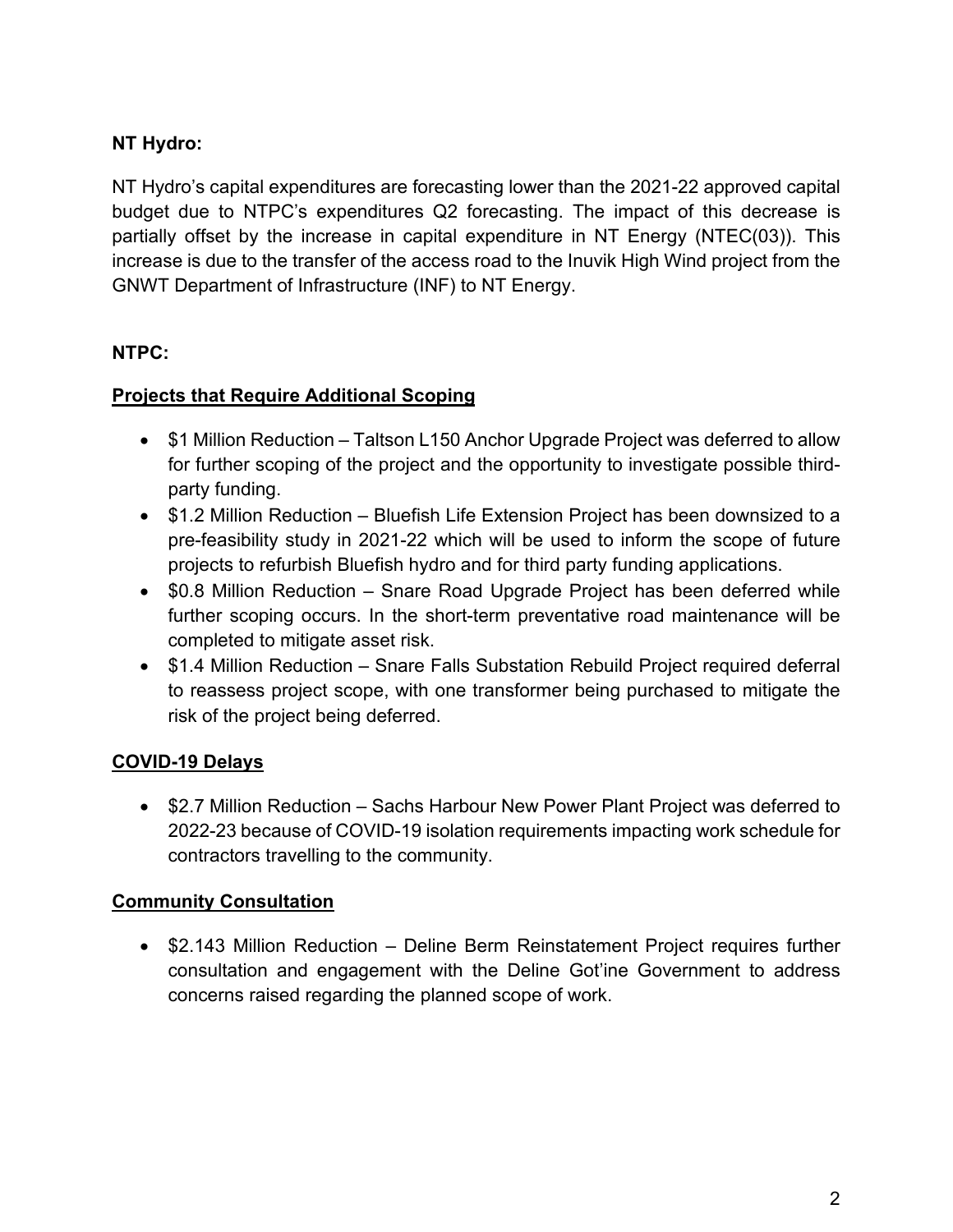#### **Project Adjustments**

- \$2.650 Million Reduction Lutsel K'e New Power Plant Project required deferral of the T&D capital work and contractor milestone payment to fiscal 2022-23.
- \$9.848 Million Reduction Taltson Overhaul Project review resulted in reduced capital expenditures in 2021-22 and deferral of the project to 2023-24 (estimated completion).
- \$16 Million Reduction The Hay River Franchise acquisition will not be concluded in 2021-22. NTPC is working through the process with the stakeholders.

The reconciliation of NT Hydro and NTPC's original approved capital budget against the amended capital budget is provided in the table below.

|                                       | in \$000s                                               |           |   |                                                                        |     |                                                                |     |                                                   |    |                                                                                     |    |                                                                             |  |
|---------------------------------------|---------------------------------------------------------|-----------|---|------------------------------------------------------------------------|-----|----------------------------------------------------------------|-----|---------------------------------------------------|----|-------------------------------------------------------------------------------------|----|-----------------------------------------------------------------------------|--|
|                                       | 2021-22<br><b>NTPC Budget</b><br>Originally<br>Approved |           |   | 2021-22<br><b>NT Energy</b><br><b>Budget</b><br>Originally<br>Approved |     | 2021-22<br>NT Hydro<br>Originally<br>Approved<br><b>Budget</b> |     | 2021-22<br><b>NTPC Requested</b><br><b>Budget</b> |    | 2021-22 NTE<br>Requested<br><b>Amended Capital Amended Capital</b><br><b>Budget</b> |    | 2021-22<br>NT Hydro<br>Requested<br><b>Amended Capital</b><br><b>Budget</b> |  |
| <b>Hydro Generation</b>               | \$                                                      | 23.123    |   |                                                                        | \$  | 23.123                                                         | S   | 23,482                                            |    |                                                                                     |    | 23,482                                                                      |  |
| <b>Thermal Generation</b>             |                                                         | 23,689    |   |                                                                        |     | 23,689                                                         | -S  | 7,634                                             |    |                                                                                     |    | 7,634                                                                       |  |
| Transmission. Distribution and Retail |                                                         | 5,946     |   |                                                                        |     | 5.946                                                          | S   | 3,467                                             |    |                                                                                     |    | 3,467                                                                       |  |
| <b>Corporate Services</b>             |                                                         | 2,558     |   |                                                                        |     | 2,558                                                          | S.  | 1,815                                             |    |                                                                                     |    | 1,815                                                                       |  |
| <b>Alternative Power Generation</b>   |                                                         |           |   | 11.586                                                                 |     | 11,586                                                         | -S  | 65                                                | S  | 20,163                                                                              | S  | 20,228                                                                      |  |
| Hay River Franchise                   |                                                         | 16.000    |   |                                                                        |     | 16.000                                                         | -S  | $\overline{\phantom{a}}$                          | 5. | ٠                                                                                   |    |                                                                             |  |
| 2021-22 Capital Budget                | \$                                                      | 71,316 \$ |   | 11,586                                                                 | -\$ | 82,902                                                         | -\$ | 36,463                                            | \$ | 20,163                                                                              | Ŝ. | 56,626                                                                      |  |
| <b>GNWT Funding</b>                   |                                                         | (11,681)  |   | (11,586)                                                               |     | (23, 267)                                                      |     | (6, 873)                                          |    | (20, 163)                                                                           |    | (27, 036)                                                                   |  |
| 2021-22 Capital Budget after          |                                                         |           |   |                                                                        |     |                                                                |     |                                                   |    |                                                                                     |    |                                                                             |  |
| <b>Government Contributions</b>       | \$                                                      | 59,635    | S | ۰                                                                      | s   | 59,635                                                         | s   | 29,590 \$                                         |    | ٠                                                                                   |    | 29,590                                                                      |  |

#### **Table 1 - Amended NT Hydro and NTPC's 2021-22 Capital Budget**